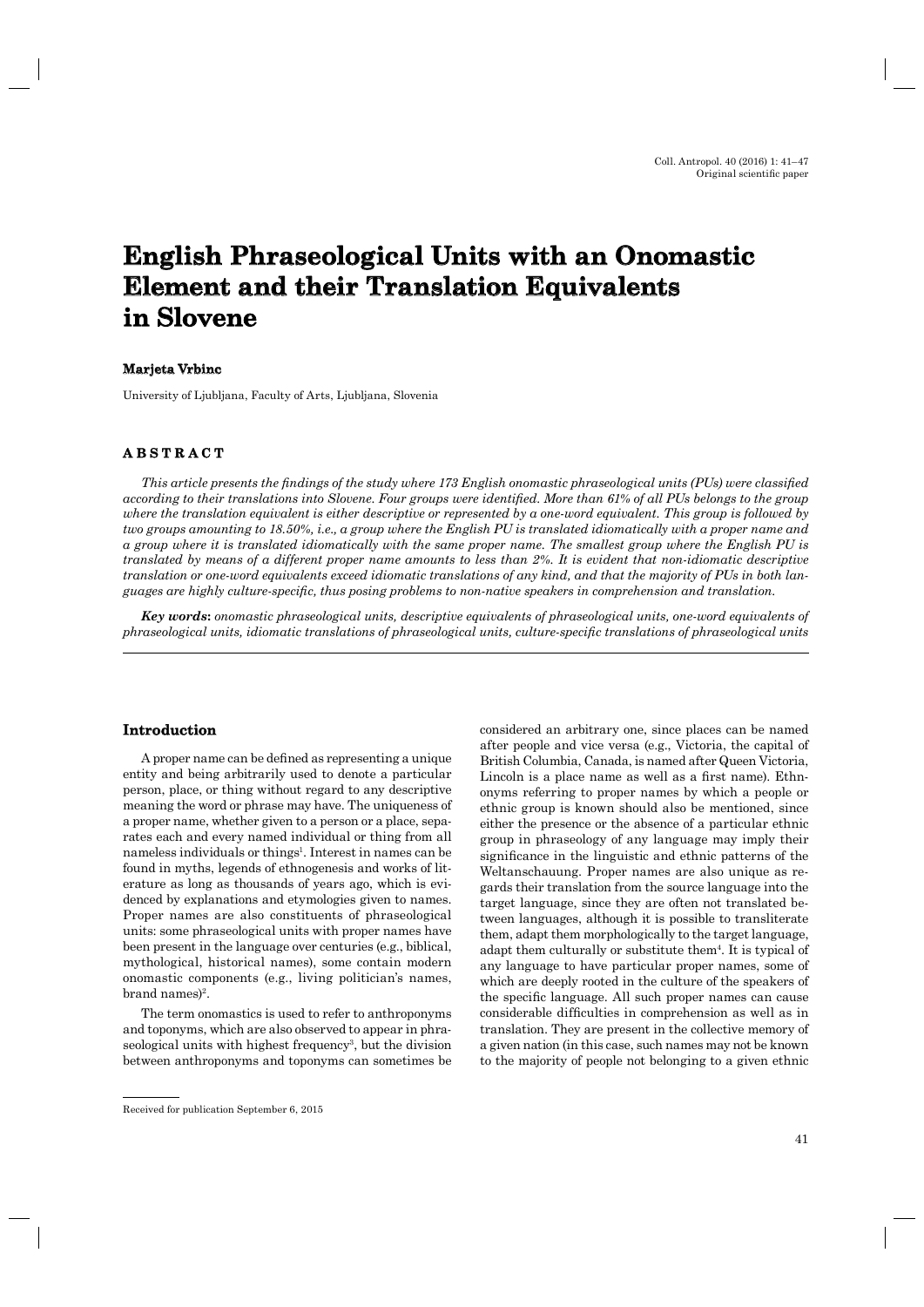community), they may be associated with a given stereotype by language users, they evoke certain connotations<sup>5</sup>. If this connotative information is omitted, the resulting translation can be considered unacceptable<sup>6</sup>. Besides that, the knowledge of cultural references and of the figurative use of language is of great importance, as this type of knowledge helps to make sense of culture-specific names whenever such names occur<sup>7</sup>. Phraseology tends to reflect the correlation between language and culture and highlights the need for linguo-cultural studies, or the analysis of phraseological units for cultural data as represented in linguistic meaning<sup>8</sup>. This is the reason why language users need shared knowledge to be able to understand given units properly. At the same time, the knowledge of connotative meanings of components is a precondition for them to decode modifications of canonical forms of phraseological units as well as to create their own modifications<sup>9</sup>. Kramsch<sup>10</sup> also believes that "language is not a culture-free code, distinct from the way people think and behave, but, rather, it plays a major role in the perpetuation of culture", since language expresses, embodies and symbolizes cultural reality<sup>10</sup>. Dobrovol'skij and Piirainen<sup>11</sup> also highlight the fact that no cross-linguistic contrast is needed to perceive a lexical unit as being culturally connoted, since it is the specific properties of these lexical units that native speakers consider as part of their tradition culture, which leads to culture-specific usage restrictions. They conclude that in such cases, the corresponding lexical units are mostly untranslatable.

The aim of this article is, however, to focus on English phraseological units containing proper names, either anthroponyms, toponyms and ethnonyms, or their derivatives and their translations into Slovene. It can be presupposed that a vast number of such phraseological units are culture specific, since speakers perceive phraseological units with a proper name typical of a given national culture as being  $culturally connected<sup>11</sup>. Some English phraseological units$ have direct parallels in terms of meaning and underlying idea, but details differ. Other phraseological units are peculiar to a single language; in these cases, the translation should reflect register and meaning, although the metaphor or metonymic transfer is quite different, and they are not true equivalents. Consequently, it is of great importance to look at how phraseological units work crosslinguistically in other languages and cultures<sup>12</sup>. Apart from that, the process of decoding phraseological units is influenced by linguistic, social as well as cultural factors<sup>9</sup>.

When comparing English and Slovene, it can be established that some English phraseological units have a direct translation in Slovene, incorporating exactly the same metaphor. Our intention was, therefore, also to investigate whether there are any cultural constants if we compare the English phraseological units with onomastic components and their Slovene translation equivalents. Doubtlessly, some phraseological units can be more universally used than others; they can be easily translated, and metaphorical meaning can be more easily deduced. It should be pointed out that the most common phraseological units can have deep roots, date back many centuries, and can be traceable across many languages. We can trace parallel fixed expressions in different languages, and we can talk about the universality of some human situations, on the one hand, and about cultural specificity, on the other. If phraseological units contain components carrying connotations of local character, they may be more difficult to decode or they may be decoded correctly only on condition that sufficient context is provided<sup>9</sup>. A crucial point is that the situations are either cultural constants or cultural universals. The real cultural importance is not the lexis or metaphor in use, but the situation for which a shorthand mode of reference has been developed<sup>13,14</sup>.

#### **Methodology ethodology**

For the purposes of our research, a database was compiled, consisting of 173 English PUs with either proper names or derivatives from proper names. The English phraseological units were selected with the help of the following five British monolingual idiom dictionaries: »Collins COBUILD Dictionary of Idioms«15, »Oxford Idioms Dictionary for Learners of English«16, »Chambers English Dictionary of Idioms«17, »Cambridge International Dictionary of Idioms«18 and »Dictionary of Idioms and Their Origins«19. The English phraseological units were translated into Slovene to enable us to carry out a comparative analysis of the occurrence of the onomastic components. When translating the phraseological units into Slovene, the following three dictionaries were consulted: »Angleški frazeološki slovar«20 (English Phraseological Dictionary), »Veliki angleško-slovenski slovar«21 (Comprehensive English-Slovene Dictionary) and »Angleško slovenski slovar«22 (English-Slovene Dictionary). Many translations were also checked in the »Slovar slovenskega knjižnega jezika«23 (Dictionary of Standard Slovene), »Slovar slovenskih frazemov«24 (Dictionary of Slovene Phrasemes) and the »Fi $daPLUS\alpha^{25}$  and »Gigafida«<sup>26</sup> corpora.

In our database, there are some polysemous phraseological units, and a contrastive comparison of different senses shows that they belong to different groups. In such cases, one phraseological unit was counted twice. For example, »take French leave«:

- sense 1: leave your work, duty, etc. without permission
	- Slovene translation equivalent: oditi iz službe brez dovoljenja (»leave your work without permission«) (descriptive, non-idiomatic)
- sense 2: go away without telling anyone
- Slovene translation equivalent: oditi po francosko (»leave in a French way«) (idiomatic, including the same proper name)

It should be pointed out that many phraseological units with the same origin are more universally used in several languages with the same cultural and historical background, which also holds true of English and Slovene. Since we presupposed that the etymology of individual phraseological units would be helpful in our analysis, we included it in our database wherever it could be traced.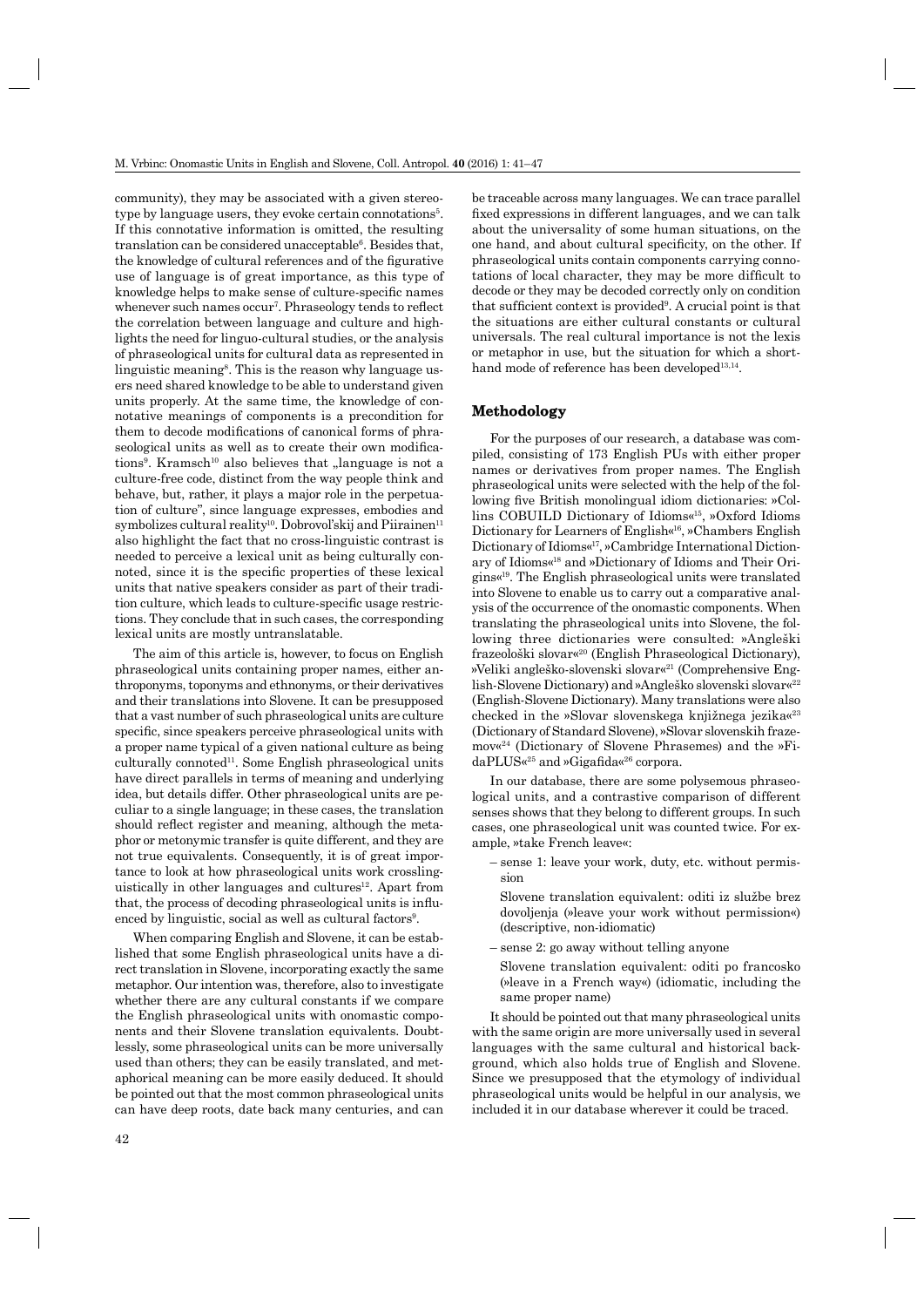# *Classification of English Phraseological Units with Regards to Slovene Translation Equivalents egards*

As far as the translation of a phraseological unit is concerned, it should be pointed out that first, the phraseological meaning of the phraseological unit should be analysed in order to be able to translate the phraseological meaning or to find a suitable substitution in the target language. Since phraseological units often pose problems in comprehension and translation from one language into another, especially if they are not translated literally, we carefully investigated how the English phraseological units with an onomastic element in our English database are translated into Slovene. Proper names constitute one of the most numerous groups of components functioning as culture carrier and proper interpretation of cultural allusions carried by proper nouns is a precondition to decoding the whole phraseological unit<sup>9</sup>. The results of our research show the following groups, arranged according to the size of each group in descending order:

1) the translation equivalent is non-idiomatic and is either descriptive or represented by a one-word equivalent:

»a Colonel Blimp« – star konservativec, star nazadnjak (»old conservative«)

»go Dutch (with sb)« – plačati vsak zase (»pay separately«)

»keep up with the Joneses« – tekmovati s sosedi/ prijatelji (»compete with neighbours/friends«)

»meet one's Waterloo« – doživeti poraz (»experience defeat«),

»rob Peter to pay Paul« – vzeti denar kje in ga dati kam drugam (»take money from somewhere and put it somewhere else«) (The names of the two apostles Peter and Paul (Pavel in Slovene) occur together in some phraseological units in English as well as in  $Slovene<sup>27</sup>$ .

»send somebody to Coventry« – ne meniti se za koga, ne govoriti s kom (»not pay attention to somebody«, »not speak to somebody«)

»(there are) too many chiefs and not enough Indians« – (tu je) preveč šefov in premalo delavcev (»(there are) too many chiefs and too few workers«)

»the Midas touch« – sposobnost, da kdo spremeni v zlato vse, česar se prime/dotakne (»the ability that one turns to gold everything they touch«)

»Adam's ale« – voda (»water«)

»Heath Robinson« – nepraktičen, kompliciran (»impractical, complicated«)

»Jekyll and Hyde« – dvoličnež, dvoličnica (»a person who behaves in a way different from what he/she really is«)

»the Old Bill« – kifeljc, cajo (»cop«)

»Simple Simon« – butec, norec (»fool«)

2) idiomatic translation equivalent without a proper name (idiomatic translation expressing the same metaphor but with different lexical items):

»carry/take coals to Newcastle« – nositi vodo v morje (»carry water to the sea«), zlivati vodo v morje (»pour water into the sea«) (Although having the same structural and semantic model, the Slovene phraseological unit contains a common noun instead of a place name. The phraseological unit »carry/take coals to Newcastle« has another equivalent in Slovene, i.e., »nositi vodo v Savo« (»carry water to the Sava River«), which contains a proper name. The latter, however, is obsolete. In this phraseological unit, the toponymic element is replaced by a different toponym. Contrastively, the toponyms differ, since the place names are typically of national character. Here, a parallel can be drawn between »carry/ take coals to Newcastle« and the Russian equivalent of this phraseological unit, i.e., 'to go to Tula with one's own samovar'. The phraseological units are set in cultural context of England and Russia: Newcastle used to be a centre of coal-mining in England, whereas Tula is the Russian town known as the traditional centre of samovar production. However, both phraseological units build on the same image, i.e., to transport something to a place where there is plenty of it already<sup>28,11</sup>. Interestingly, Piirainen<sup>29</sup> establishes that the German phraseological unit Wasser in den Fluss tragen ('carry water to the river') has about 20 adaptations to particular regions by means of varying river names (e.g., »Wasser in den Rhein/ die Donau/Saar/Spree, etc. tragen« (»carry water to the Rhine/Danube/Saar/Spree, etc.«)).

»fight like a Kilkenny cat« – boriti se na življenje in smrt ('fight a life and death struggle')

»in the land of Nod« – v kraljestvu sanj (»in the kingdom of dreams«) (»land of Nod« is a pun on the biblical place name found in Genesis 4, 16. Interestingly, »and dwelt in the land of Nod« can be found in the King James Version, whereas in the Contemporary English Version it is replaced by »and live in the Land of Wandering«. In the most recent translation of the Bible into Slovene, the name »Nod« is still preserved (»in se naselil v deželi Nod«), which means that the Bible translation corresponds to the English wording, but the phraseological unit has not been established in Slovene.)

»Jack Frost« – starka zima (»old woman winter«)

»raise Cain« – zagnati/zaganjati vik in krik (»raise a hue and cry«)

»Rome was not built in a day« – potrpežljivost je lepa čednost (»patience is a nice virtue«) (In English, this phraseological unit is a literal translation from Latin, i.e., »Roma non una die aedificata est«, while in Slovene, no corresponding phraseological unit has been lexicalized.)

»the best of (British) luck (to somebody) or the best of British (to somebody)« – (no,) pa veliko sreče, vso srečo (»good luck«)

»(and) Bob's your uncle« – pa je, pa imaš (»it is«, »you have it«)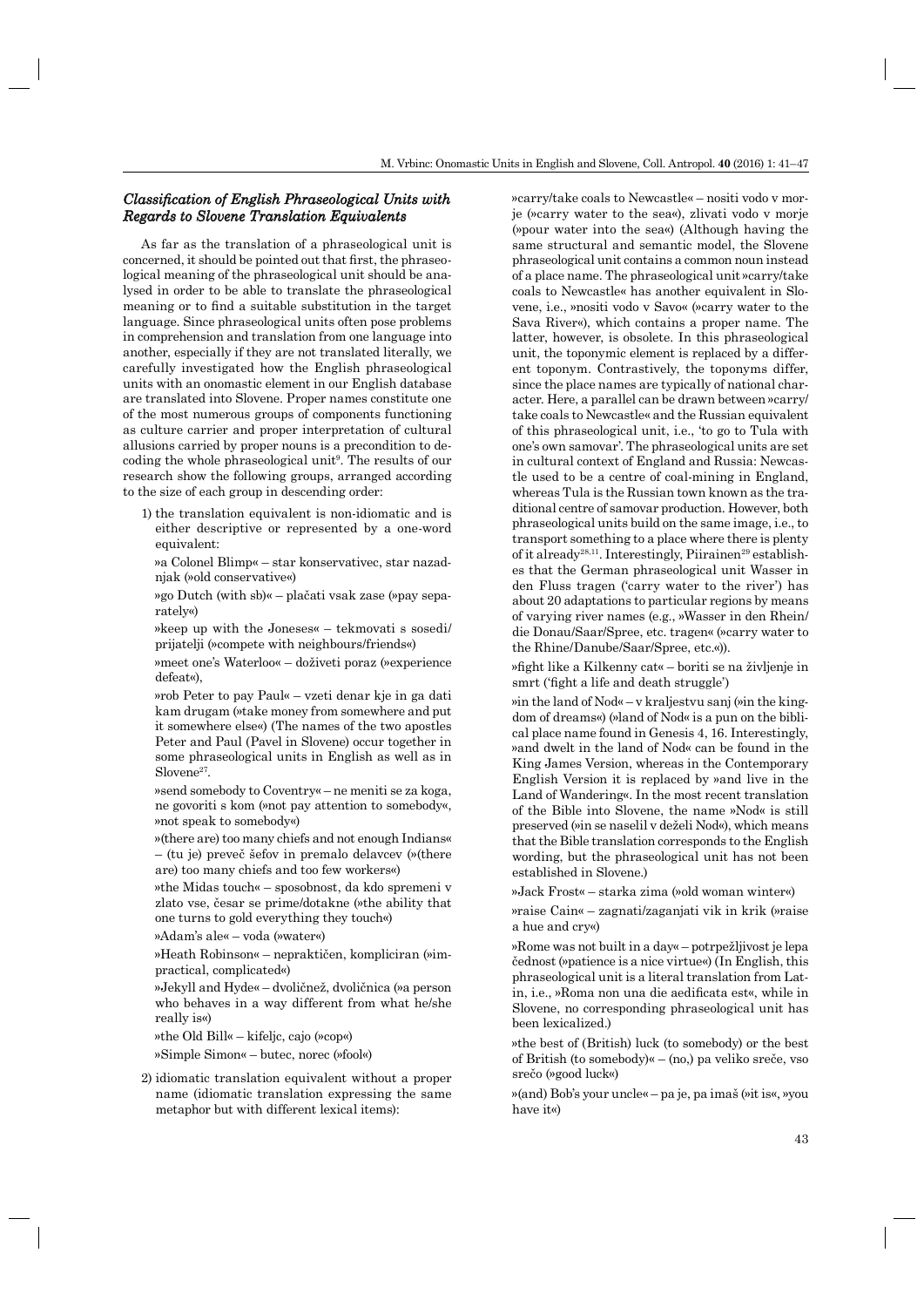»for Christ's sake« – za božjo voljo (»for God's sake«) »Gordon Bennett« – za božjo voljo (»for God's sake«)

»tell it to Sweeney« – pripoveduj to komu drugemu (»tell it to someone else«)

»(all) shipshape and Bristol fashion« – pospravljen kot iz škatlice (»tidied up as from a box«)

3) idiomatic translation equivalent with the same proper name:

»between Scylla and Charybdis« – med Scilo in Karibdo

»cut/untie the Gordian knot« – presekati/razvozlati gordijski vozel (In Slovene, the adjective »gordijski« is derived from the place name »Gordij« (= Gordium), as opposed to English, where Gordian is derived from the male name Gordius.)

»(as) rich as Croesus« – bogat kot krez/Krez (In Slovene, the use of a lower-case or upper-case initial in this phraseological unit may vary. As far as this phraseological unit is concerned, three hits can be found in the FidaPlus corpus; in two, »krez« is spelt with the lower case, whereas in one it is capitalized (for more about the inconsistencies in the Slovene spelling, cf. Kržišnik<sup>30</sup>). The »Slovar slovenskega knjižnega jezika« does not include this particular phraseological unit but lists the entry »krez« (spelt with the lower case) and defines it as »a man of means«. Similarly, the capitalization varies in the English phraseological unit »a jack/Jack of all trades« – mojster za vse (»a master/craftsman for everything«). »Jack« has long been used in English as a general term for »a man of the common people«, the same as »Janez« (= John) in Slovene; both names (i.e., »Jack« and »Janez«) have become a constituent in several phraseological units in English and Slovene. As Svensén<sup>31</sup> points out, the appellativization can be more or less »forgotten«, which may be manifested by the common noun's being written with a lower-case initial letter, as is the case with jack/Jack in the above phraseological unit.)

»a/the sword of Damocles« – Damoklejev meč

»a Trojan horse« – trojanski konj

»the American Dream« – ameriški sen, ameriške sanje

»a Freudian slip« – freudovski spodrsljaj/lapsus

»Murphy's Law« – Murphyjev zakon

»somebody's road to Damascus« – pot v Damask

»Uncle Sam« – striček Sam

»Vietnam syndrome« – vietnamski sindrom

4) idiomatic translation with a different proper name: »something is double Dutch (to somebody«) – kaj je za koga španska vas (»something is a Spanish village for somebody«)

»it's (all) Greek to me« – to je zame španska vas (»this is a Spanish village for me«) (The phraseological units »something is double Dutch (to somebody)« and

**TABLE 1** STATISTICAL ANALYSIS OF TRANSLATION GROUPS

| Group                                                              | Number of<br>phraseological units | Phraseological<br>units in $%$ |
|--------------------------------------------------------------------|-----------------------------------|--------------------------------|
| Non-idiomatic<br>descriptive translation<br>or one-word equivalent | 106                               | 61.27                          |
| Idiomatic translation<br>without a proper name                     | 32                                | 18.50                          |
| Idiomatic translation<br>with the same proper<br>name              | 32                                | 18.50                          |
| Idiomatic translation<br>with a different proper<br>name           | 3                                 | 1.73                           |
| Total                                                              | 173                               | 100                            |

»it's (all) Greek to me« are translated in the same way into Slovene. According to  $Keber<sup>24</sup>$ , the phraseological unit španska vas comes from the German phraseological unit »für jemanden spanische Dörfer sein«, which is a mixture of two phraseological units: »das ist mir spanisch« (used in reference to the Spanish and German king Charles V, who introduced unknown customs to the German lands) and »für jemanden böhmische Dörfer sein« (Germans did not understand the names of the Czech (= »böhmisch«) villages). Both English phraseological units express attitude to the foreign language. However, it should be pointed out that »Dutch/Dutchman« is a component in many British ethnic idioms, whose connotations are often negative, which can be explained by the fact that the seventeenth century was the time of political and military opposition between Great Britain and the Netherlands for supremacy on the seas.

Table 1 above summarizes these groups (Column 1) together with the number of phraseological units belonging to each group (Column 2), each number also being expressed as a percentage (Column 3).

As is evident from the figures presented in the table above, non-idiomatic descriptive translation or one-word equivalents far exceed idiomatic translations of any kind, since non-idiomatic translation can be found in more than 60% of phraseological units as opposed to the less than 40% that account for the last three groups including English phraseological units translated idiomatically into Slovene.

#### **Discussion iscussion**

The groups identified and dealt with in Section 3 clearly indicate the complexity of translating phraseological units because we must pay attention to providing an idiomatic translation equivalent where possible, and if the latter does not exist in the target language, we have to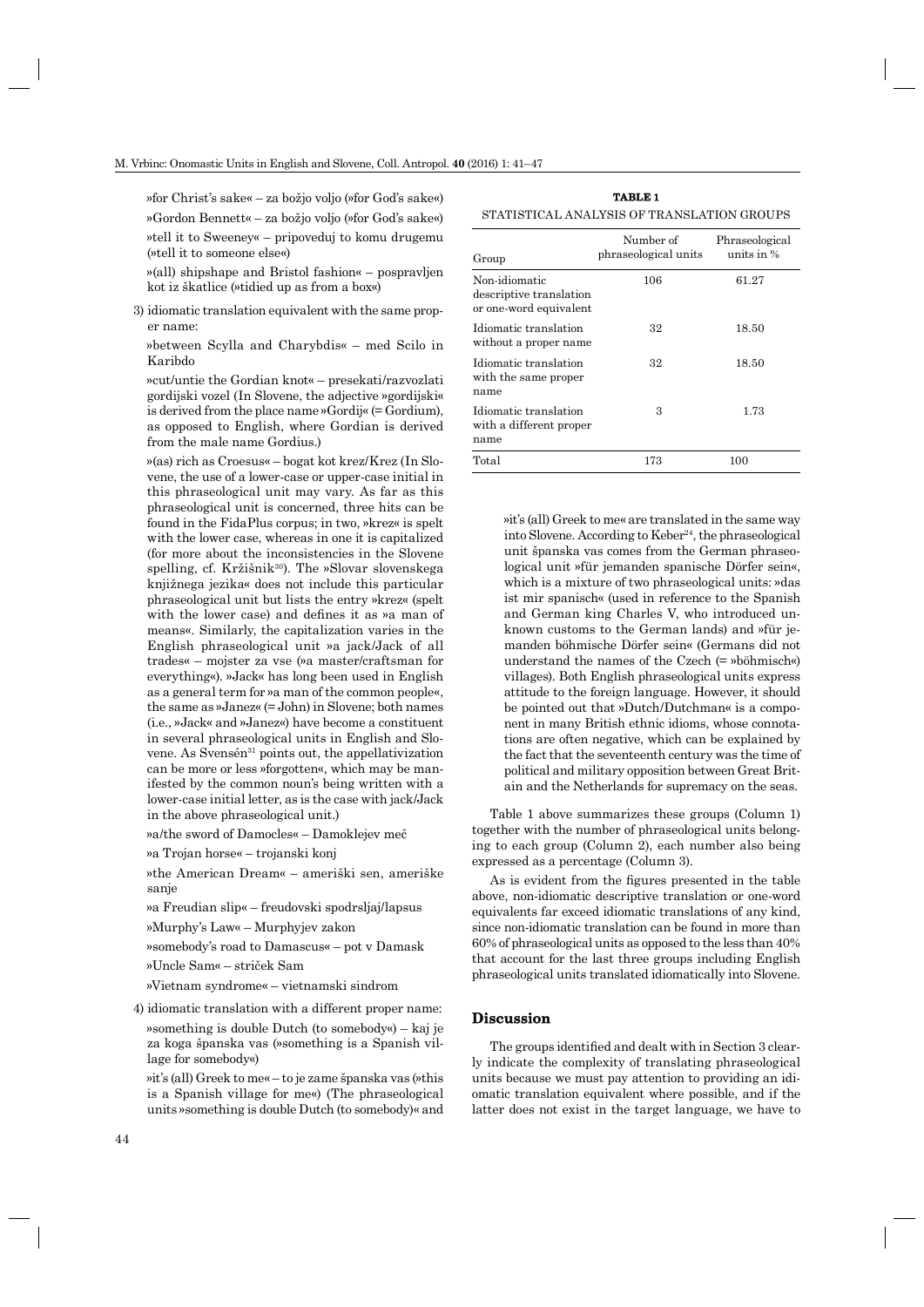resort to a descriptive translation equivalent. It has to be stressed that the connotations carried by the onymic component can be of international, national or local character. As stated by Szerszunowicz<sup>9</sup>, connotations of phraseological units of international and national character can be assumed to be decoded properly by the majority of language users, since many of them originate, for example, from the Bible, mythology, literature, history. A careful analysis of the Slovene translation equivalents of the English phraseological units with onomastic components shows that, if a phraseological unit with an anthroponym is an allusion to antiquity, the Greek or Roman cultural heritage or ancient history, and if it has certain literary connotations, it is less problematic or not problematic at all in the process of decoding (e.g., »an/sb's Achilles' heel« – Ahilova peta; »cut/untie the Gordian knot« – presekati/ razvozlati gordijski vozel; »(as) old as Methuselah« – star kot Metuzalem; »a/the sword of Damocles« – Damoklejev meč). The same holds true of phraseological units with toponyms whose connotations are universal, since they may originate from a common background, be connected with events of particular significance, be places known from mythology or be universally known to the vast majority of language users (e.g., »all roads lead to Rome« – vse poti vodijo v Rim; »between Scylla and Charybdis« – med Scilo in Karibdo; »cross the Rubicon« – prekoračiti Rubikon; »a Trojan horse« – trojanski konj). All these expressions are lexically identical in both languages, which proves that the common European linguistic and cultural heritage has had a strong influence on English as well as on Slovene phraseological units.

We cannot but agree with Szerszunowicz<sup>32</sup> that the cultural character of the onomastic components influences the translatability of phraseological units containing proper names. In many cases, differences in connotations can be observed, since the phraseological unit is translated into the target language without the onomastic component. It should be stressed, however, that the majority of phraseological units in English and Slovene are highly culture-specific and the same holds true of metonymic expressions, since metonyms can be concealed within ety $mologies<sup>12</sup>$ . This can be explained by the fact that cultures are typically localized; therefore, phraseological units are frequently not used outside that local context. Such phraseological units are more difficult to comprehend and translate, since the proper name used as a component element of an English phraseological unit may be a name completely unknown to a non-native speaker of English or, in other words, a phraseological unit with a proper name may be so deeply rooted in the cultural tradition of a specific language community that one has to consult a historical dictionary to learn about an event, place, or person that left their marks in the language<sup>28</sup>. For example, anthroponyms, such as »Heath Robinson« (an English artist who drew strange, complicated machines that could do simple jobs; in Slovene: nepraktičen, kompliciran (»impractical, complicated«)), »John Hancock« (the first person to sign the United States Declaration of Independence; in Slovene: podpis (»signature«)) or »Rube Goldberg« (an American who drew funny pictures for newspapers showing complicated inventions; in Slovene: nepraktičen, kompliciran ('impractical, complicated')) are used in reference to people who really existed, but it is highly unlikely that they are known to Slovene native speakers. Also, the phraseological units containing a name referring to literary or cartoon characters, such as »John Bull« (from »The History of John Bull« written by John Arbuthnot in 1712; in Slovene: poosebljenje Anglije ali Angležev; tipičen Anglež, ki ne mara tujcev (»personification of England or the English«; »typical Englishman who does not like foreigners«), »Johnny Canuck« (a character in political cartoons; in Slovene: 1. Kanadčan 2. Kanada (»1. Canadian 2. Canada«), »Simon Legree« (the brutal slave dealer in »Uncle Tom's Cabin«; in Slovene: birič (»catchpoll«)), may prove to be too culture-specific for non-native speakers of English and are therefore difficult, if not impossible, to decode without additional explanation of their meaning. A similar observation can be made in connection with the phraseological unit »keep up with the Joneses«, which was invented by Arthur R. Momand, who used it as the title of his comic strip. The phraseological unit resulted from his own efforts to keep up with his neighbours and originally, he planned to use the surname »Smith« instead of »Jones«, but later, he decided on Jones, since he considered this surname more euphonious<sup>28</sup>. The same holds true of the English phraseological units with toponyms, since the place names used in phraseological units are very often places in the UK, Ireland or Scotland (e.g., »all shipshape and Bristol fashion« – pospravljen kot iz škatlice (»tidied up as from a box«); »grin like a Cheshire cat« – režati se kot pečen maček (»grin like a roasted cat«); »the man (and/ or woman) on the Clapham omnibus« – navaden človek ('ordinary person'); »send somebody to Coventry« – ne meniti se za koga, ne govoriti s kom (»not pay attention to somebody«, »not speak to somebody«); »be like painting the Forth Bridge« – biti Sizifovo delo (»be a Sisyphean task«); »fight like a Kilkenny cat« – boriti se na življenje in smrt ( $\alpha$ ) ( $\beta$ ) ( $\beta$ ) fight a life and death struggle«); »carry/take coals to Newcastle« – nositi vodo v morje ('carry water to the sea')) or places on the Continent (e.g., »Rome was not built in a day« – potrpežljivost je lepa čednost (»patience is a nice virtue«); »meet one's Waterloo« – doživeti poraz (»experience defeat«)). In some cases, the English phraseological unit containing a toponym is also translated word-forword (e.g., »meet one's Waterloo« – »doživeti svoj Waterloo«  $(10 \text{ hits in the FidaPLUS and } 10 \text{ hits in the Gigafida});$ »Rome was not built in a day« – Rim ni bil zgrajen v enem dnevu (2 hits in the FidaPLUS and 14 hits in the Gigafida)), although it is questionable whether native speakers of Slovene would understand the calque. In »Rome was not built in a day«, one has to be familiar with the origin of the phraseological unit to be able to understand it. In »meet one's Waterloo«, native speakers of Slovene may not know what is implied in the meaning of the word »Waterloo«, and if the historical background is not recognized, they fail to understand the figurative meaning of this phraseological unit. This corresponds to Szerszunowicz<sup>9</sup>, who points out that the successful decoding of phraseological units with the toponymic component requires the knowledge of connotations evoked by the proper name.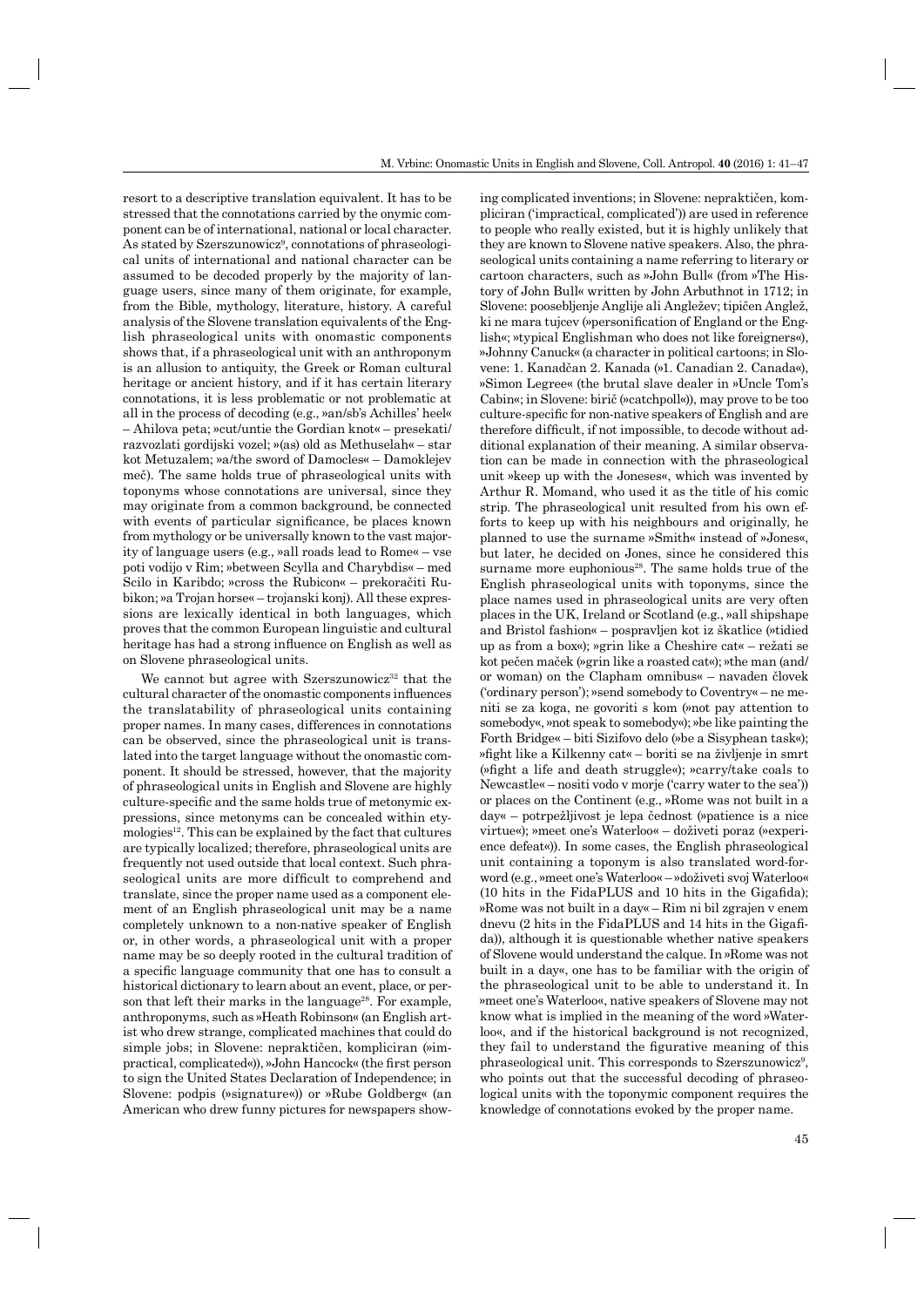Similarly, phraseological units containing ethnonyms are also difficult to decode and the majority of them do not contain the same ethnonym in both languages compared (»something is double Dutch (to somebody)« – kaj je za koga španska vas ('something is a Spanish village for somebody'); »it's (all) Greek to me« – to je zame španska vas (»this is a Spanish village for me«)) or do not contain the ethnonym in the target language at all (»go Dutch (with sb)« – plačati vsak zase (»pay separately«). Only in rare cases do we come across the same ethnonym in both languages (»the American Dream« – ameriški sen, ameriške sanje) resulting from the process of calquing. To sum up, these English phraseological units have no counterparts in Slovene and are thus not understood by Slovene native speakers because they are limited to a specific cultural background.

The greatest number of phraseological units included in our database is translated by means of a non-idiomatic equivalent of descriptive character, the result being that the neutral translation of the phraseological unit does not reflect the culture and the stylistic markedness may vanish<sup>5</sup>. As stated by Fiedler<sup>28</sup>, the phraseological units with no equivalent in the target language or with an equivalent based on a different metaphor should be approached with great care, since it should be examined to what extent the new image is suitable for the target language context. She concludes by pointing out that in some cases, it is advisable to express the content of the phraseological unit in a nonphraseological way, which is also in line with the analysis of Slovene translations of English phraseological units included in our research.

#### **Conclusion onclusion**

Phraseological units in general are not only difficult to identify in context but even more difficult to decode and translate – and phraseological units with an onomastic component are no exception. Many errors made when translating phraseological units are caused because the translator does not identify a string of words as belonging together and forming a unit or does not realize that the identical expression in the target language differs in meaning28. The phraseological units that cannot be translated idiomatically (which constitute the majority of phraseological units in our database) pose more problems, since they should retain their original meaning in translation together with all possible connotations, at the same time, the translation equivalent(s) should fit the context and be as expressive and well-formed as the original phraseological unit. It is important to point out that there is always a gap between two cultures and, consequently, between two languages, which can be explained by the fact that in the same manner that people construct and present different realities within a single culture, so people of different cultures construct and present their cultural heritage. When studying the Slovene translations of the English phraseological units with onomastic components, it is necessary to distinguish between those that are used universally in both languages and those that are culturespecific in semantic domains and cognitive representations. As can be seen from our database, a relatively small number of phraseological units can be considered universal, the vast majority belonging to the culture-specific group. Another thing that should be emphasized is that a phraseological unit may lose some meaning across cultural boundaries, which is also doubtlessly reflected in the translation, where not all the subtle nuances of the meaning can be expressed. Broadening the study of the culture in which a certain phraseological unit is used may have far-reaching implications and may deepen our understanding of this particular culture, thus contributing to our knowledge about the awareness of cultural differences and about the issue of multiculturalism.

## **REFERENCES E F E R E N C E S**

1. REIJONEN H, General characteristics and origins of English idioms with a proper name constituent. Pro Gradu Thesis. (University of Tampere, Tampere, 2005). accessed 25/08/2015. Available from: http:// tutkielmat.uta.fi /pdf/gradu00831.pdf. — 2. SZERSZUNOWICZ J, On selected source domains of onomastic phraseology in a cross-linguistic perspective. In: PAMIES A, DOBROVOL'SKIJ D (Eds) Linguo-cultural competence and phraseological motivation (Schneider Verlag, Baltmannsweiler, 2011). — 3. ZARĘBA L, La phraséologie onomastique en français et polonaise. In: ZARĘBA L (Ed) Szkice z frazeologii porównawczej francusko-polskiej i polsko-francuskiej. Esquisses de phraséologie comparative franco-polonaise et polono-français (Księgarnia Akademicka, Kraków, 2004). — 4. HERMANS T, On translating proper names, with reference to De Witte and Max Havelaar. In: WINTLE MJ (Ed) Modern Dutch studies. Essays in Honour of Professor Peter King on the Occasion of his Retirement (Athlone Press, London, 1988). — 5. SZERSZUNOW-ICZ J, Some remarks on equivalents of toponymic idioms in a contrastive perspective. In: Sbornik naucznych trudov (Inostrannye yazyki i literatura v sovremennom mezhdunarodnom obrazovatelnom prostranstve, Ekaterinburg, 2007). — 6. POUR BS, Translation Journal, 13 (2009), accessed 25/08/2015. Available from: http://www.bokorlang.com/ journal/50proper.htm. — 7. BACHMAN LF, Fundamental considerations in language testing (Oxford University Press, Oxford, 1990). — 8. TEL-

46

IYA V, BRAGINA N, OPARINA E, SANDOMIRSKAYA I, Phraseology as a language of culture: Its role in the representation of a cultural mentality. In: COWIE AP (Ed) Phraseology: Theory, analysis, and applications (Oxford University Press, Oxford, 1998). — 9. SZERSZUNOWICZ J, Decoding phraseological units as a socio-linguistic problem (on the example of onomastic idioms). In: Proceedings (Nation and Language: Modern Aspects of Socio-linguistic Development, 3rd international conference, Kaunas University of Technology, Panevėžys Institute, Lithuania, 2008). — 10. KRAMSCH C, Language and Culture (Oxford University Press, Oxford, 2000). — 11. DOBROVOL'SKIJ D, PIIRAINEN E, Figurative Language: Cross-cultural and Cross-linguistic Perspectives (Elsevier, Amsterdam, Boston, Heidelberg, London, New York, Oxford, Paris, San Diego, San Francisco, Singapore, Sydney, Tokyo, 2005). — 12. KNOWLES M, MOON R, Introducing Metaphor (Routledge, London, New York, 2006). — 13. GLÄSER R, The grading of idiomaticity as a presupposition for a taxonomy of idioms. In: HÜLLEN W, SCHULZE R (Eds) Understanding the lexicon (Max Niemeyer Verlag, Tübingen, 1988). — 14. MOON R, Textual aspects of fixed expressions in learners' dictionaries. In: ARNAUD PJL, BÉJOINT H (Eds) Vocabulary and applied linguistics (Macmillan, London, 1992). — 15. SINCLAIR J (Ed), Collins COBUILD Dictionary of Idioms (HarperCollins Publishers, London, 1995). -BROWN K (Ed), Oxford Idioms Dictionary for Learners of English (Ox